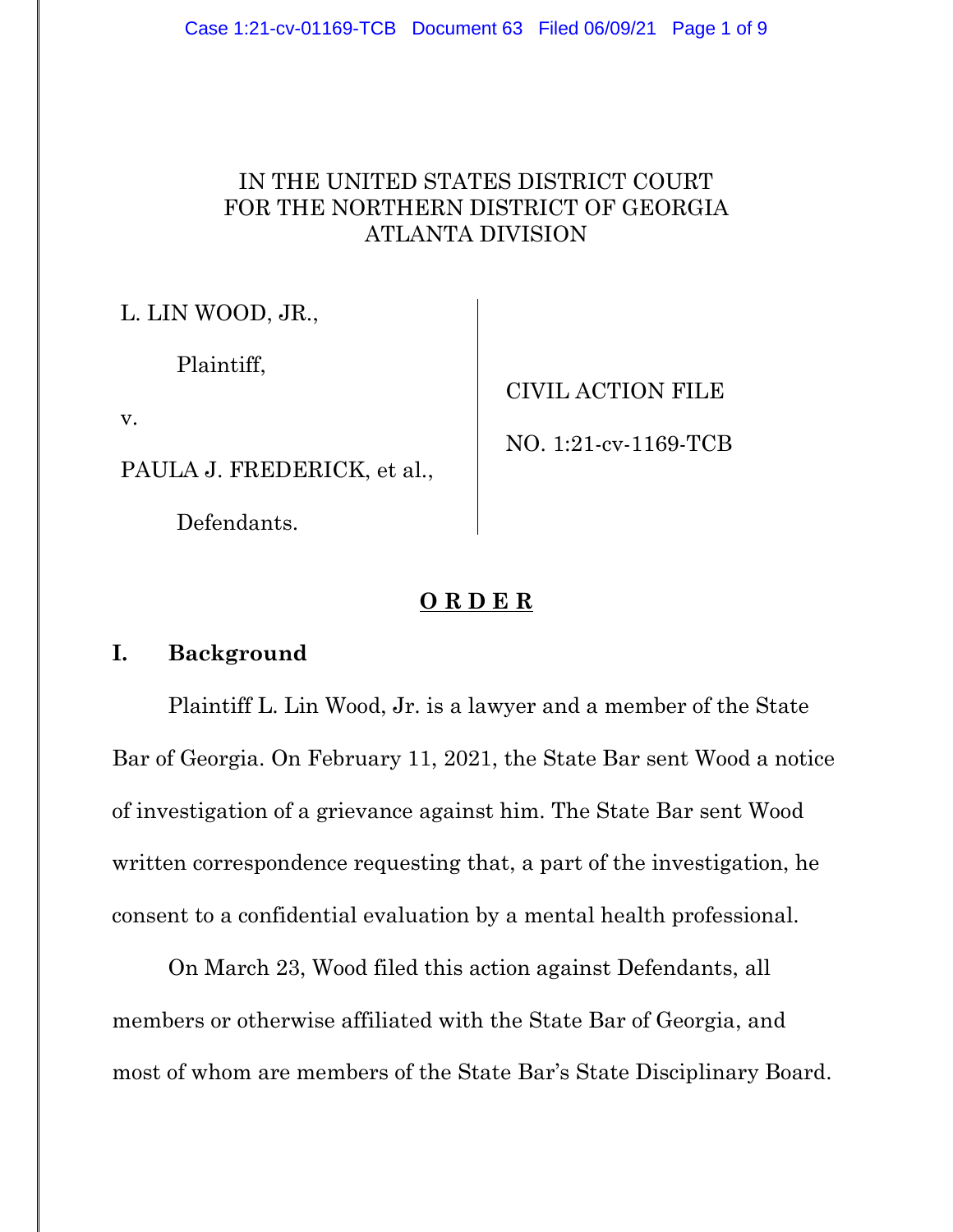He seeks—in relevant part—an injunction enjoining Defendants from "requir[ing] him to undergo a medical, mental, psychiatric, or psychological examination[;]" a declaration that Defendants' alleged "actions in requiring the Plaintiff to consent to a medical, mental, psychiatric or psychological examination to be a violation of his constitutional rights[;]" and compensatory damages "in excess of \$75,000." [1] at 37–38.

Wood filed a motion [26] to disqualify and a motion [27] for a preliminary injunction. Defendants then filed a motion [34] to dismiss. The Court set the motion to dismiss and motion for a preliminary injunction for a hearing, then denied Wood's motion to disqualify. Before the hearing was held, Wood appealed the motion to disqualify. The Court then granted Wood's motion to stay.

On June 8, the Eleventh Circuit denied Wood's petition for a writ of mandamus and stated that no further action would be taken. The motion to dismiss is therefore ripe for review.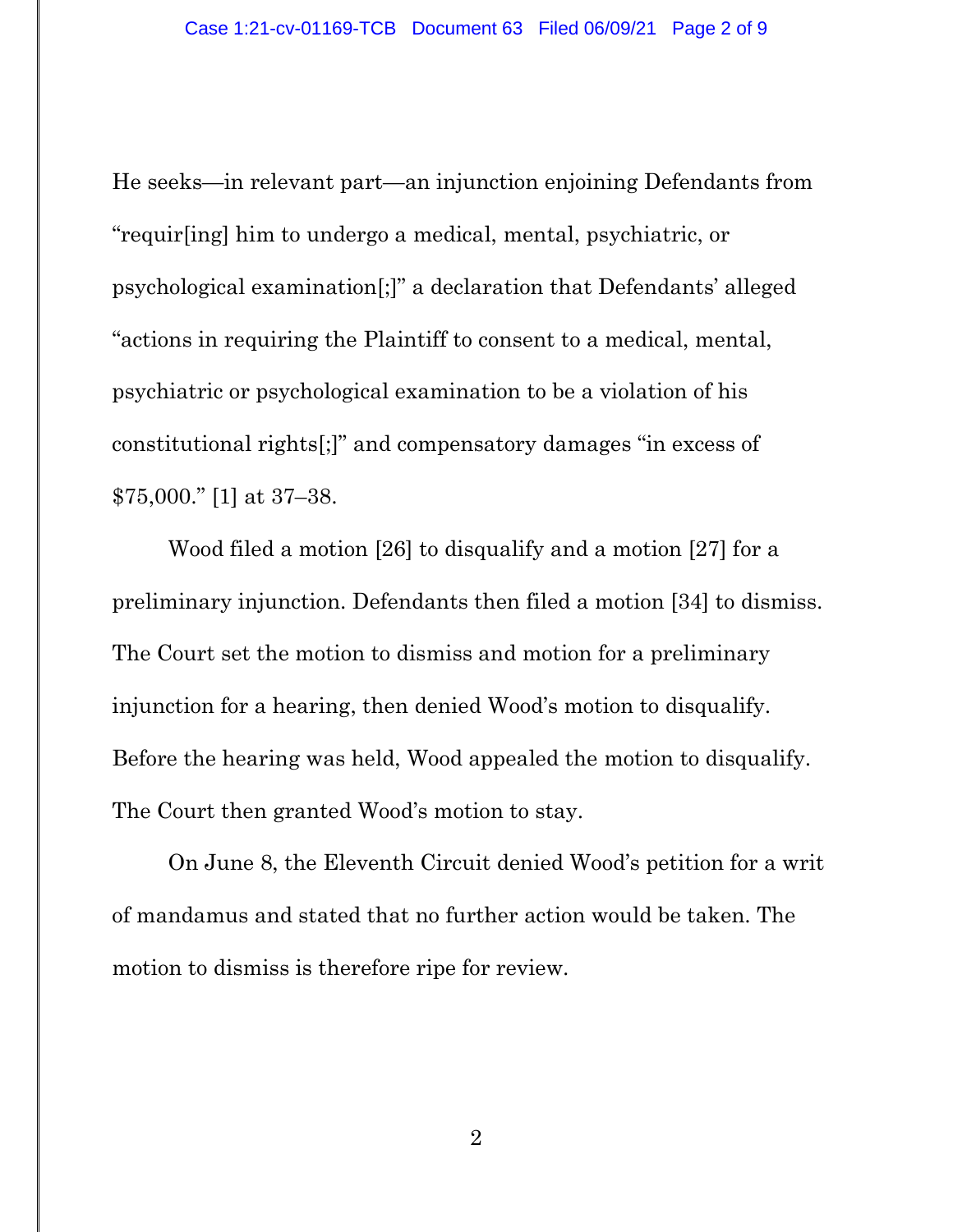## **II. Legal Standard**

Federal Rule of Civil Procedure 8(a)(2) requires that a complaint provide "a short and plain statement of the claim showing that the pleader is entitled to relief[.]" This pleading standard does not require "detailed factual allegations," but it does demand "more than an unadorned, the-defendant-unlawfully-harmed-me accusation." *Chaparro v. Carnival Corp.*, 693 F.3d 1333, 1337 (11th Cir. 2012) (quoting *Ashcroft v. Iqbal*, 556 U.S. 662, 678 (2009)).

Under Rule 12(b)(6), a plaintiff must plead "enough facts to state a claim to relief that is plausible on its face." *Bell Atl. Corp. v. Twombly*, 550 U.S. 544, 570 (2007); *Chandler v. Sec'y of Fla. Dep't of Transp.*, 695 F.3d 1194, 1199 (11th Cir. 2012) (quoting *id.*). The Supreme Court has explained this standard as follows:

A claim has facial plausibility when the plaintiff pleads factual content that allows the court to draw the reasonable inference that the defendant is liable for the misconduct alleged. The plausibility standard is not akin to a "probability requirement," but it asks for more than a sheer possibility that a defendant has acted unlawfully.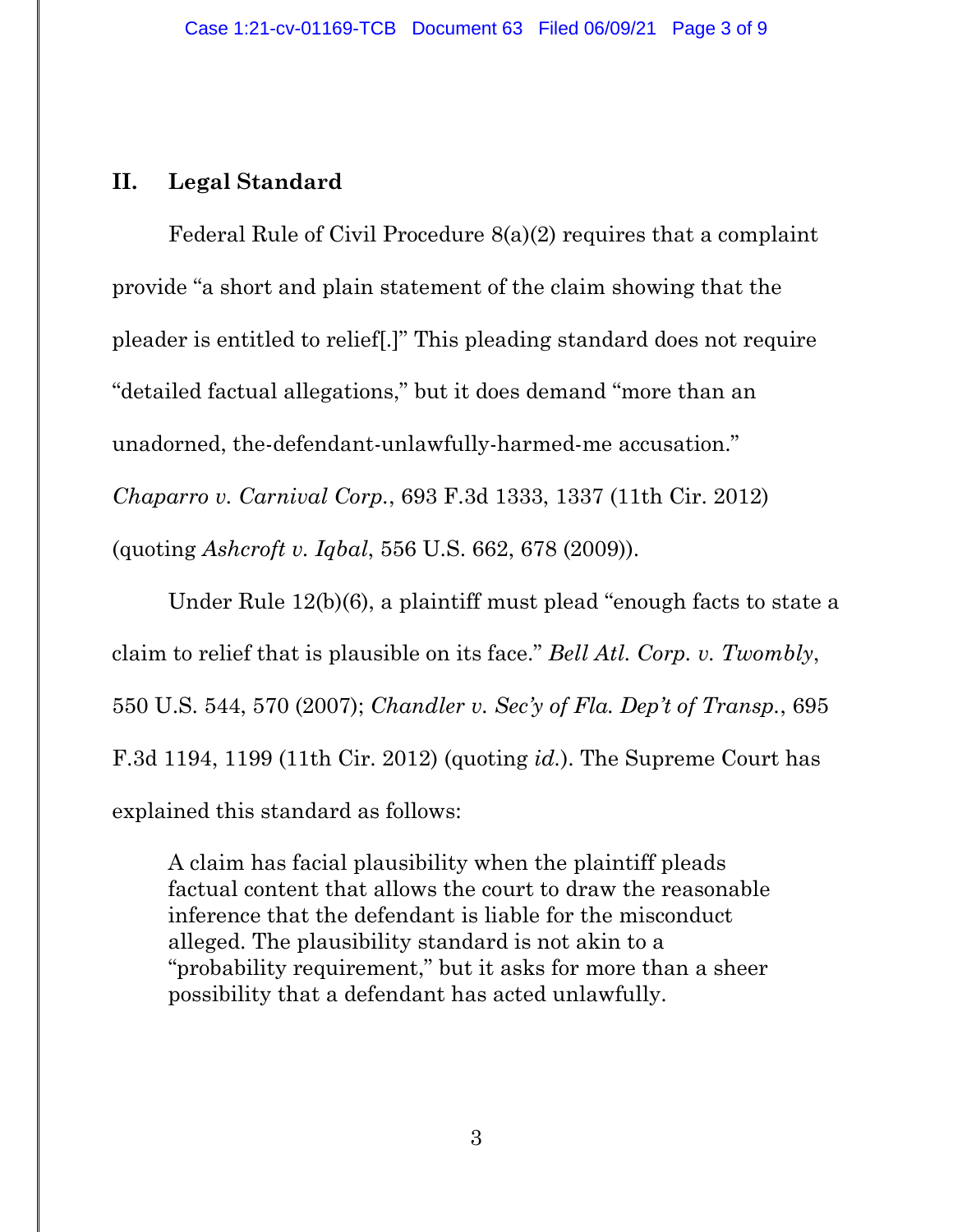*Iqbal*, 556 U.S. at 678 (citation omitted) (quoting *Twombly*, 550 U.S. at 556); *see also Resnick v. AvMed, Inc.*, 693 F.3d 1317, 1324–25 (11th Cir. 2012).

Thus, a claim will survive a motion to dismiss only if the factual allegations in the complaint are "enough to raise a right to relief above the speculative level . . . ." *Twombly*, 550 U.S. at 555–56 (citations omitted). "[A] formulaic recitation of the elements of a cause of action will not do." *Id.* at 555 (citation omitted). While all well-pleaded facts must be accepted as true and construed in the light most favorable to the plaintiff, *Powell v. Thomas*, 643 F.3d 1300, 1302 (11th Cir. 2011), the Court need not accept as true the plaintiff's legal conclusions, including those couched as factual allegations, *Iqbal*, 556 U.S. at 678. Thus, evaluation of a motion to dismiss requires two steps: (1) eliminate any allegations in the pleading that are merely legal conclusions, and (2) where there are well-pleaded factual allegations, "assume their veracity and then determine whether they plausibly give rise to an entitlement to relief." *Iqbal*, 556 U.S. at 679.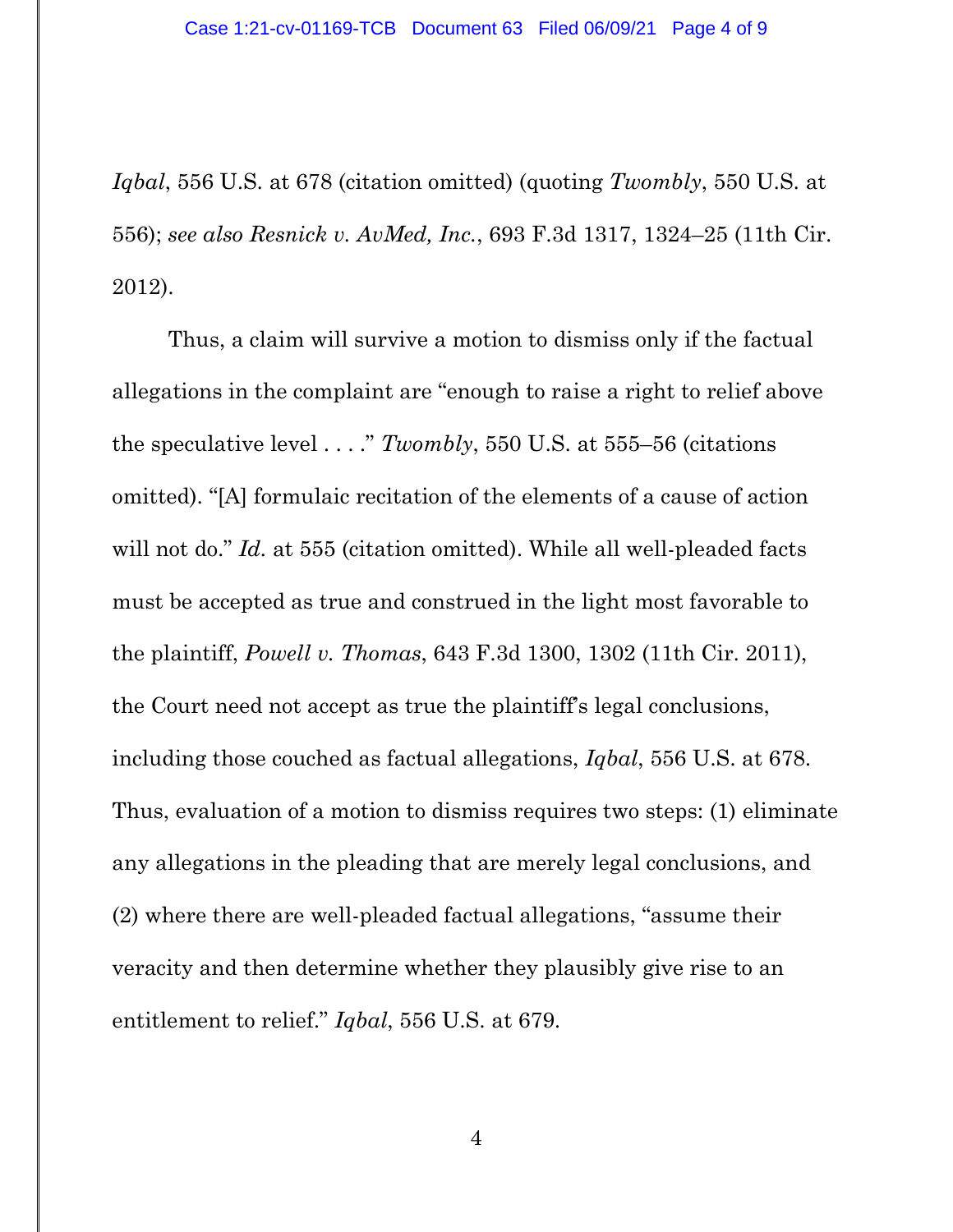### **III. Discussion**

Defendants contend that this action should be dismissed pursuant to *Younger v. Harris*, 401 U.S. 37 (1971). In *Younger*, the Supreme Court noted that—with few exceptions—state courts should be free to try state cases without interference from the federal courts. Attorney disciplinary matters are the types of proceedings that give rise to *Younger* abstention. *Middlesex Cnty. Ethics Comm. v. Garden State Bar Ass'n*, 457 U.S. 423 (1982). Thus, the Court should abstain from hearing Wood's action if (1) state proceedings are currently pending; (2) the proceedings involve an important state interest; and (3) the state proceedings will provide Wood with an adequate opportunity to raise his constitutional claims. *See id.* at 432. Because Wood appears to concede the second factor, the Court's analysis will focus on the first and third.

Clearly, there is a grievance proceeding in the State Bar against Wood. Wood argues that because he filed this action before there was a finding of probable cause against him, this factor is not satisfied. However, he cites no law to support his contention that a probable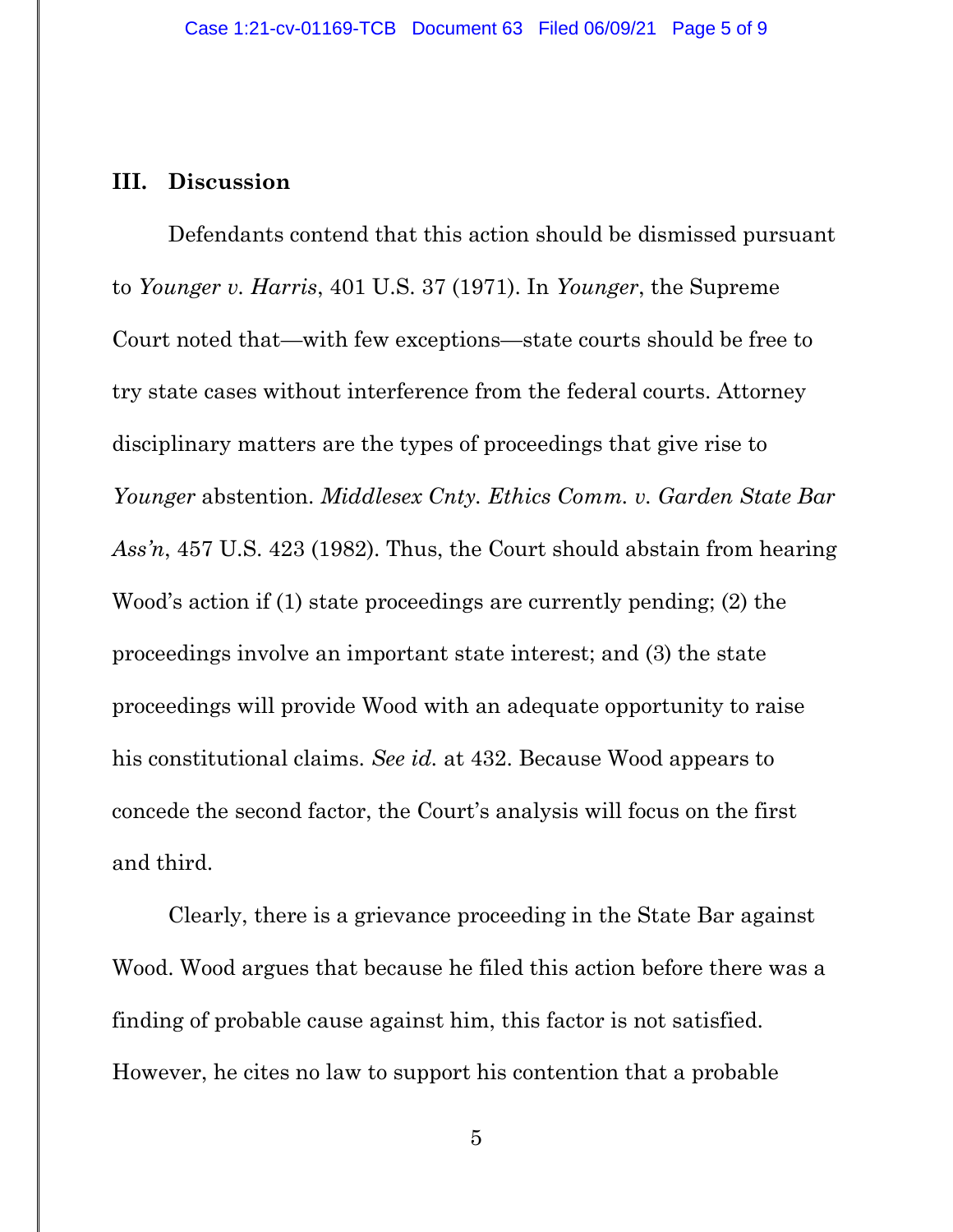cause finding is required for abstention or that abstention is not required during an investigatory phase of a proceeding. In fact, both law and logic dictate that abstention is appropriate during the investigatory phase. *See, e.g.*, *Parker v. Jud. Inquiry Comm'n of the State of Ala.*, 212 F. Supp. 3d 1171, 1179–82 (M.D. Ala. 2016).

Wood also argues that the first factor is not satisfied because he does not seek to enjoin the state disciplinary proceedings against him. However, his claim would effectively enjoin those proceedings, meaning that the *Younger* doctrine applies. *See Old Republic Union Ins. Co. v. Tillis Trucking Co.*, 124 F.3d 1258, 1261–62 (11th Cir. 1997); *see also Henry v. Fla. Bar*, 701 F. App'x 878, 882 (11th Cir. 2017) ("The first factor is met when a state proceeding is ongoing and the relief sought by the plaintiff would interfere with the state proceeding. The plaintiff's requested relief can interfere with the state proceeding if it would disrupt the normal course of action in the state proceeding, even if the relief sought would not terminate an ongoing proceeding." (citations omitted)).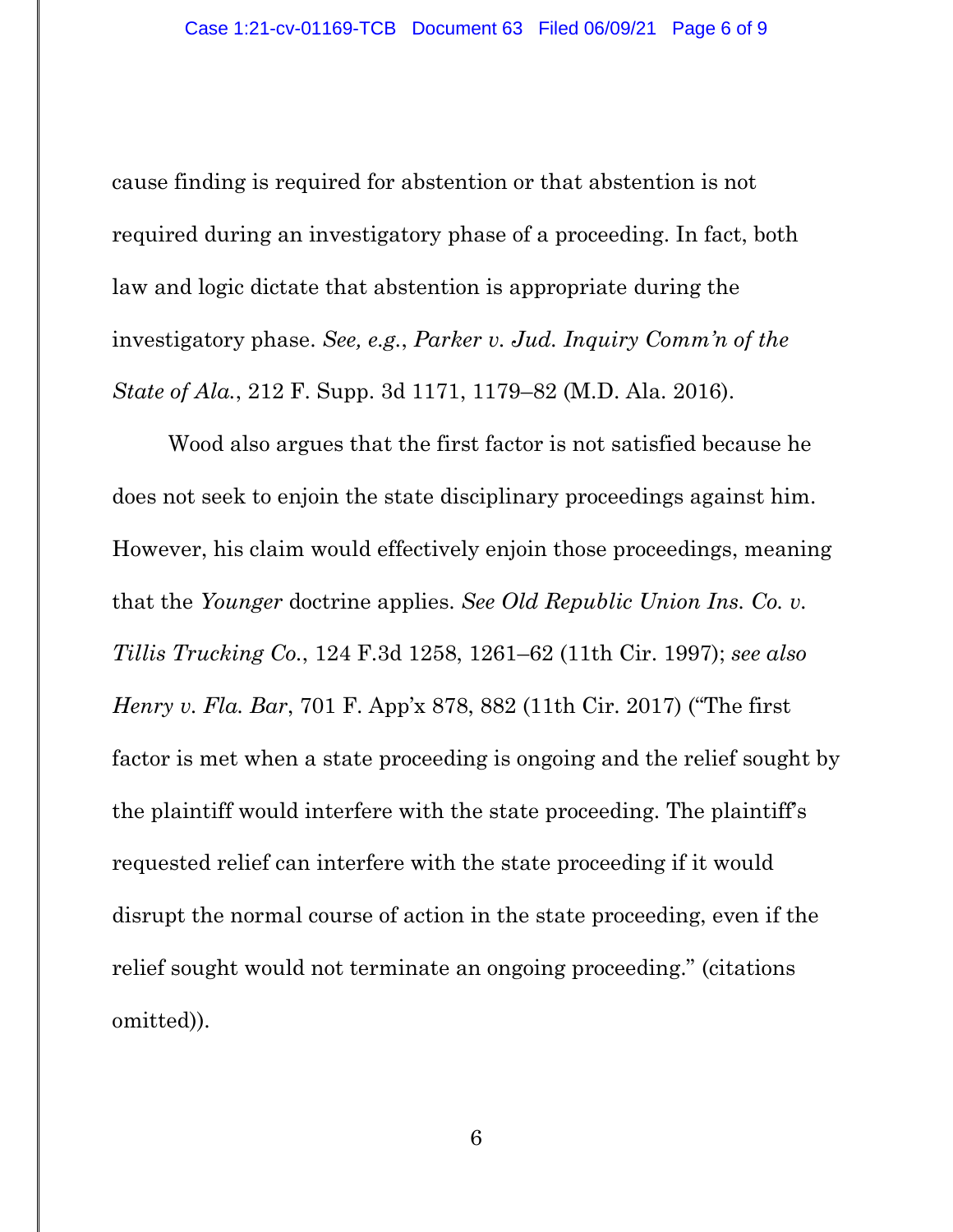With respect to the third factor, Wood argues that there is no opportunity in a state forum for him to raise his constitutional concerns. However, Georgia Bar Rule 4-218 provides that he will have an opportunity to raise these concerns if probable cause is found and his disciplinary matter proceeds to public proceedings.<sup>1</sup>

Nor is the Court persuaded by Wood's argument that the bad-faith exception to *Younger* applies here. A proceeding is initiated in bad faith if it is brought without a reasonable expectation of obtaining a valid conviction. *Redner v. Citrus Cnty.*, 919 F.2d 646, 650 (11th Cir. 1990). Wood bears the burden with respect to this exception. *Juidice v. Vail*, 430 U.S. 327, 338 (1977). The bad faith exception requires a substantial allegation that shows actual bad faith. *See Younger*, 401 U.S. at 48. When a state bar has "ample evidence" of conduct warranting a proceeding before initiating a proceeding, that exception does not apply.

<sup>1</sup> *Berry v. Schmitt*, 688 F.3d 290 (6th Cir. 2012), on which Wood relies, is distinguishable. The relief sought would not have stopped ongoing state court proceedings and was decided based on *Rooker-Feldman*, not *Younger* abstention. And the Georgia Supreme Court's recent order denying Wood's request for a stay does not mean that court was denying it has jurisdiction over disciplinary matters. That order merely denied the particular relief Wood sought.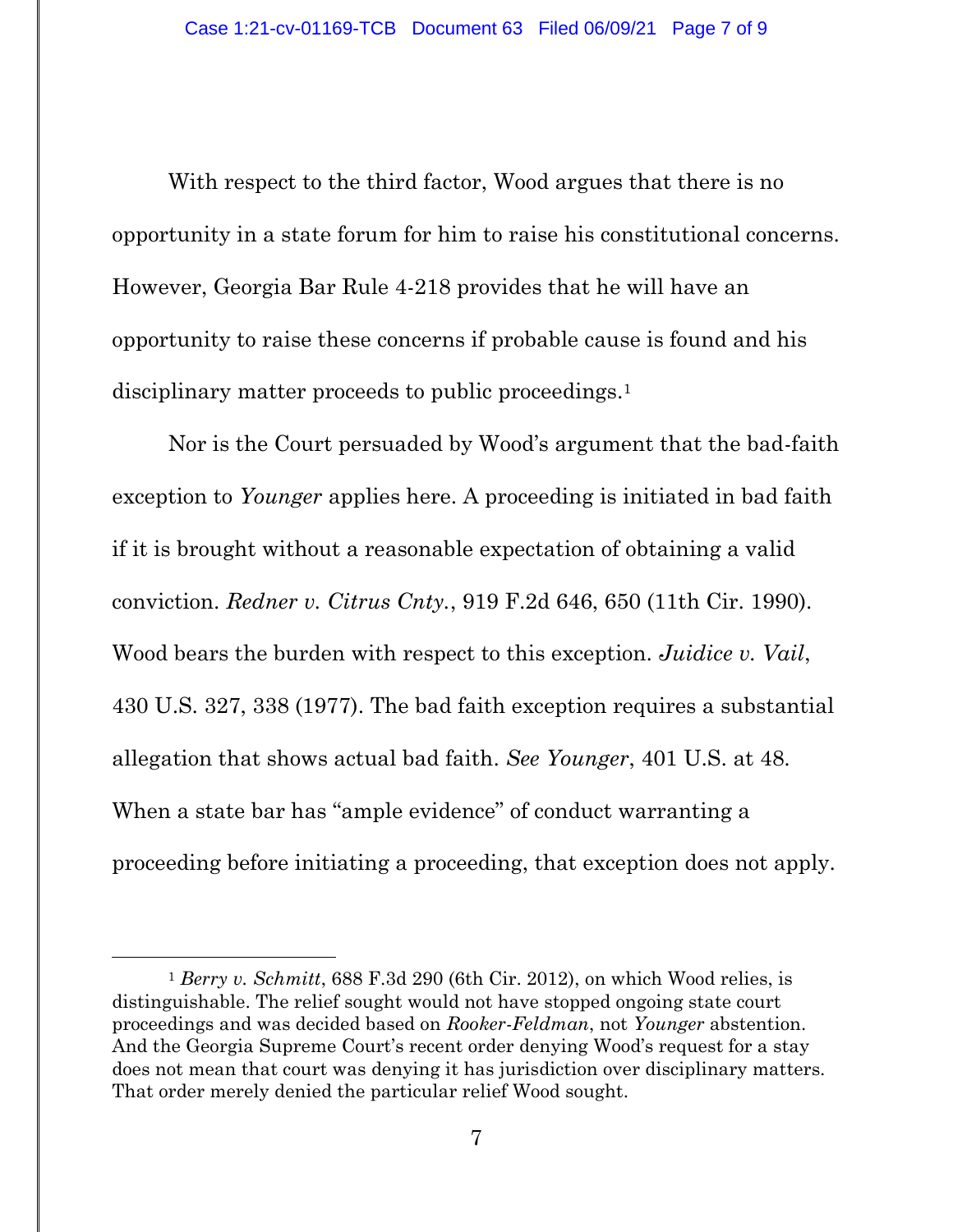*Chestnut v. Canady*, No. 20-12000, 2021 WL 1661215, at \*3 (11th Cir. Apr. 28, 2021). The Court concludes that Wood has not made a substantial allegation of bad faith that would overcome *Younger* abstention.

Wood's argument that he did not receive due process before the request for a mental health examination does not overcome *Younger* abstention. He cites no law to support the proposition that he has a property right not to be asked to consent to a mental health evaluation. And, as Defendants point out, he has been provided a notice of the claims against him and will have an opportunity to defend himself and raise any constitutional issues before any public discipline is imposed.

Any argument of a "chilling effect" on First Amendment rights does not suffice to overcome *Younger* abstention. *Butler v. Ala. Jud. Inquiry Comm'n*, 245 F.3d 1257, 1265 (11th Cir. 2001). And the fact that Wood disputes the allegations against him does not overcome *Younger* abstention. *Thompson v. Fla. Bar*, 526 F. Supp. 2d 1264, 1278 (S.D. Fla. 2007) (citing *Crenshaw v. Sup. Ct. of Ind.*, 170 F.3d 725, 729 (7th Cir. 1999)).